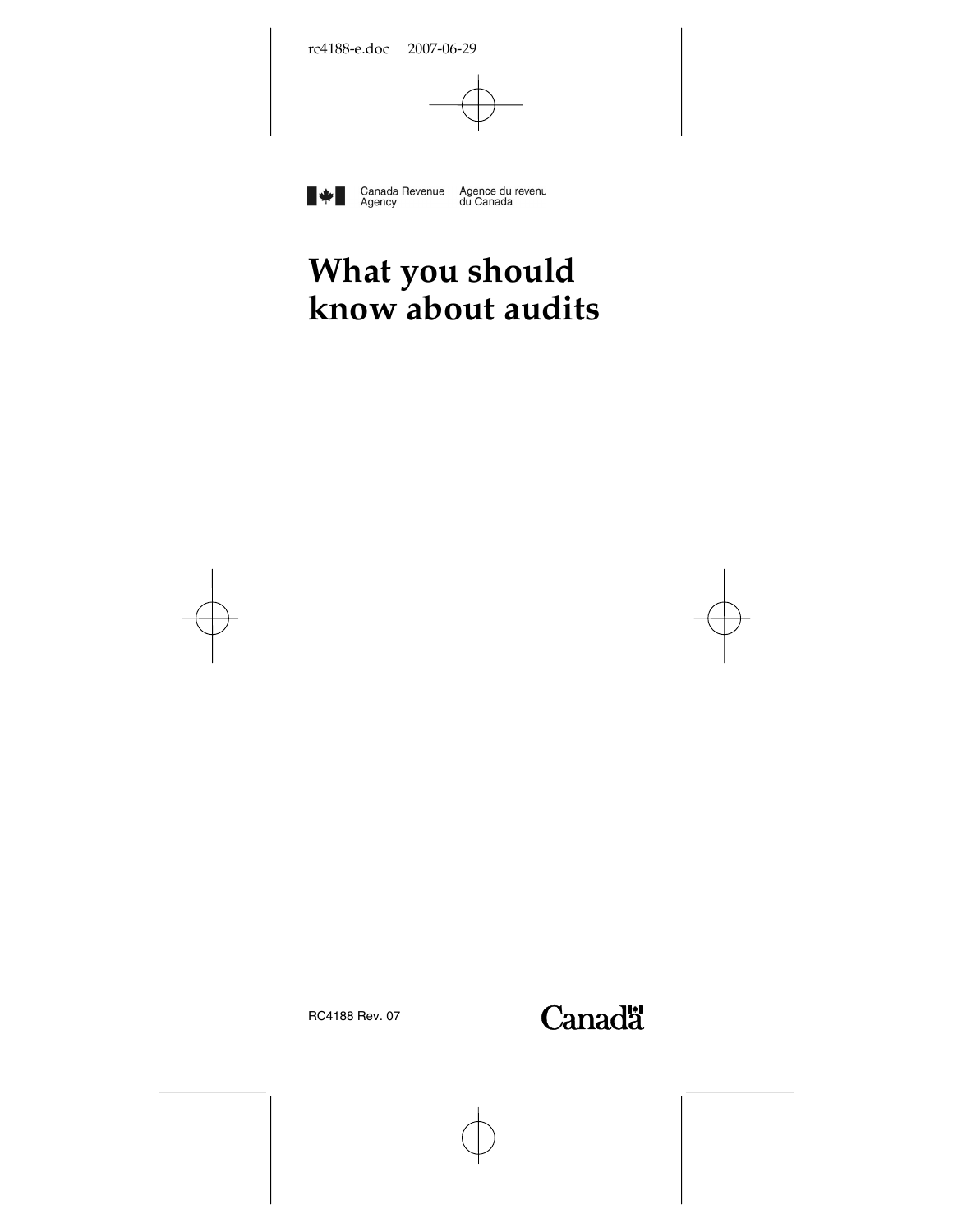# **Why do audits?**

s part of our regular activities, the Canada As part of our regular activities, the Canada<br>Revenue Agency (CRA) selectively audits tax returns and claims for rebates. Our objective is to ensure the fairness and integrity of our self-assessment tax system. We do this by making sure that tax returns and claims are prepared properly, and that taxpayers receive all the amounts to which they are entitled.

#### **What does an auditor do?**

 $\Gamma$ he auditor will begin by giving you some The auditor will begin by giving you some<br>general information, such as the scope of the audit, what years will be covered, how much time the audit may take, and what information the auditor will need from you to do the work.

The auditor will respond to your questions, inform you of your rights and obligations, and respect the confidential nature of information obtained during the audit.

The auditor may conduct a combined audit of both the Income Tax and GST/HST returns at the same time (not applicable in the province of Quebec). The combined audit process is less intrusive for the taxpayer than the process of being subject to two separate audits.

#### **What are your responsibilities?**

 $\mathbf{\mathbf{\mathsf{Q}}}$ y law, you have to keep adequate books and  $B$ y law, you have to keep adequate books and  $B$  records to determine your tax obligations and your entitlements. Generally, books and records must be kept for a minimum of six years.

If you use a computer to maintain your accounting records, you must keep the books and records in an electronically readable format, even if they are also kept on paper.

Using the services of a tax professional does not relieve you of these responsibilities.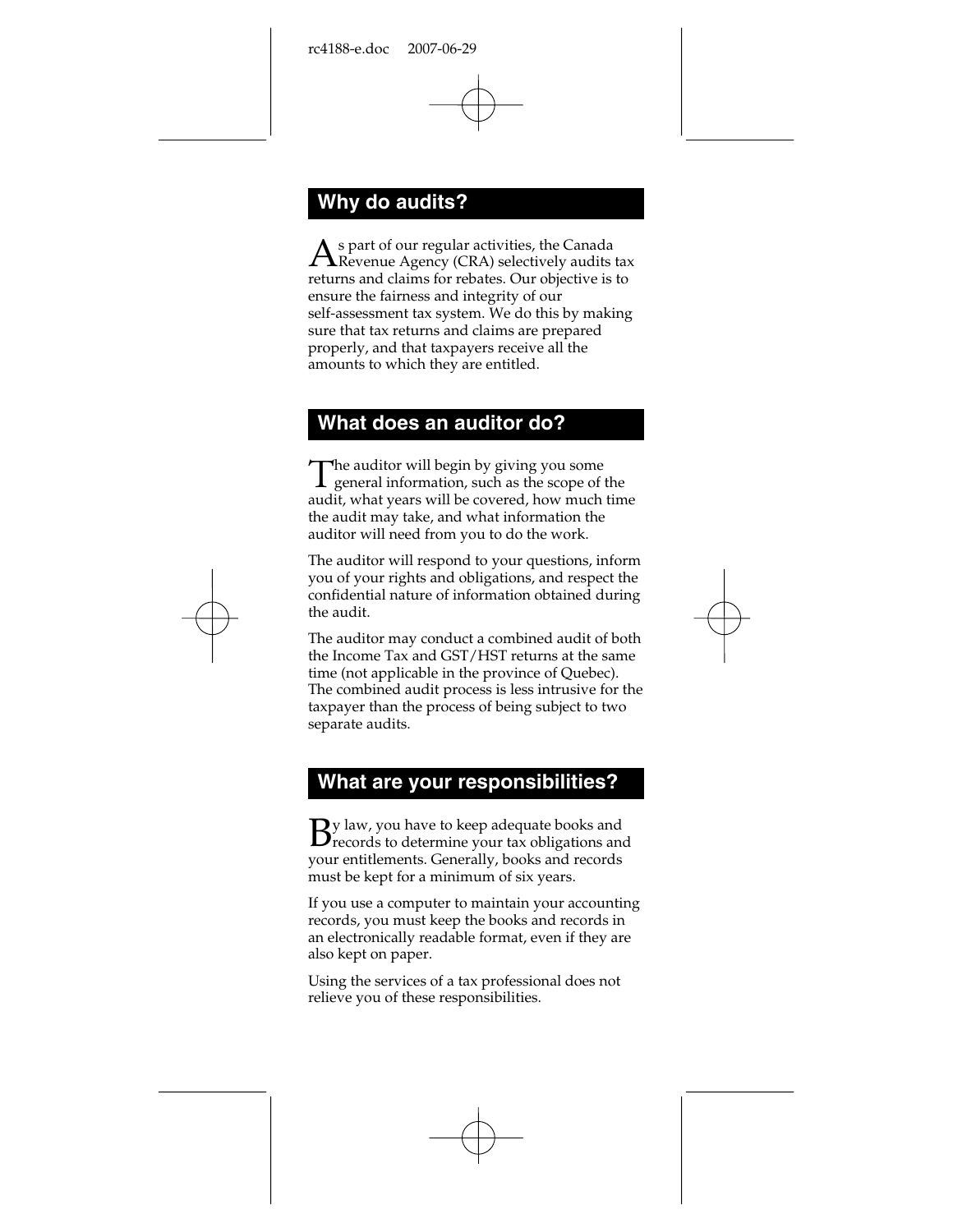For an audit, we ask you to make available to the auditor your books and records (both paper and electronic), any supporting documents, and explanations to the questions the auditor will have.

## **What happens in an audit?**

e strive to establish a relationship based on  $\mathbf{W}_{\text{co-operation, openness, and transpareney--}}$ key factors in an efficient audit. The Canadian public and the CRA have a mutual interest in making sure our audits are conducted efficiently and concluded in a timely fashion.

**Location and materials** – The auditor will generally do the audit on your premises. However, in some situations, the auditor will borrow your books and records and give you a detailed receipt for the borrowed documents. It may also be necessary at times to make copies of your electronic records.

**Time involved** – The time an audit takes depends on the state of your accounting records and related documents, as well as the size and complexity of your business. Your co-operation will help keep this time to a minimum.

**Discussing issues** – During an audit, the auditor will identify issues and discuss them with you. At any time, you can also raise your concerns with the auditor.

**Responding to an adjustment proposal** – The auditor will discuss any proposed adjustments and explain the rationale for them. The auditor will give you a reasonable amount of time (usually 30 days) to respond to the proposal.

Before finalizing the audit, the auditor will carefully consider your explanations and respond to your questions about the findings. If issues remain unresolved, you can contact the auditor's supervisor to discuss them further.

*Notice of Assessment and Notice of* 

*Reassessment* – If we have to adjust your return, the auditor will arrange to have a *Notice of Assessment* or *Notice of Reassessment* mailed to you.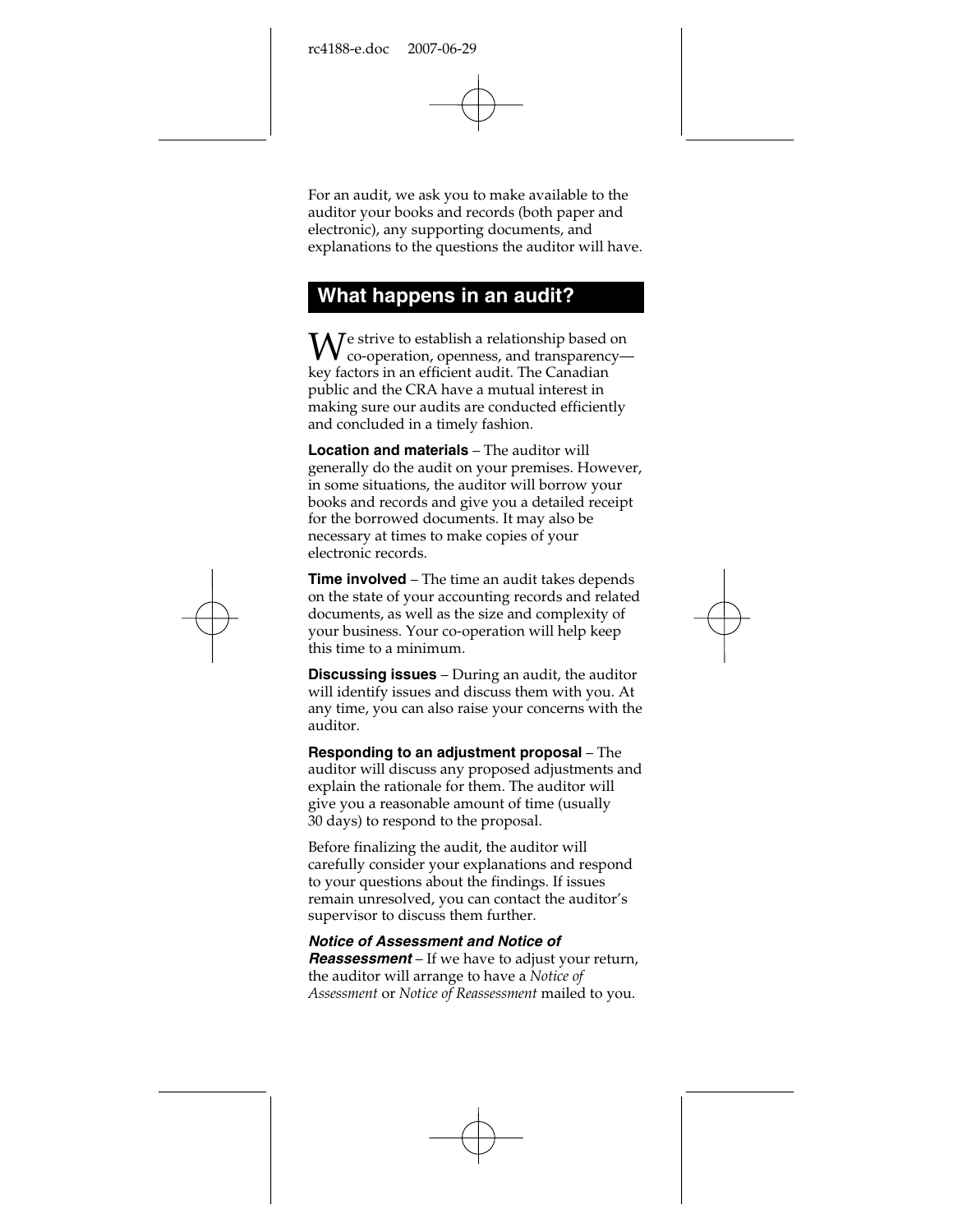If the adjustment results in an increase in the amount of your refund, a payment may accompany the notice.

**Interest charges** – If the adjustment results in an increase in your balance owing, we can provide an estimate of the amount before we issue a *Notice of Assessment* or *Notice of Reassessment*. This will give you the opportunity to prevent further interest charges from accruing by paying all or part of what you owe right away.

### **What happens if you disagree with your assessment or reassessment?**

e encourage you to follow the procedures  $\mathbf{W}$ e encourage you to follow the procedures<br>
"Discussing issues" and "Discussing issues" and "Discussing" and "Discussing" and "Discussing" and "Discussing" and "Discussing" and "Discussing" and "Discussing" and "Dis "Responding to an adjustment proposal." However, if you still disagree with your *Notice of Assessment* or *Notice of Reassessment* once you receive it, you can file an objection no later than 90 days after we mailed your notice.

For more information, see our brochure called P148 *Resolving Your Dispute: Objection and Appeal Rights Under the Income Tax Act*, and Chapter 31 of the GST/HST Memoranda Series. These publications are available online or from the Appeals Division of your tax services office.

## **Your feedback is important to us**

 $\sum$  periodically, we contact a random sample of taxpayers who have been audited to obtain taxpayers who have been audited to obtain their views on the audit process. If you are not contacted but wish to make comments about your audit, please get in touch with your tax services office.